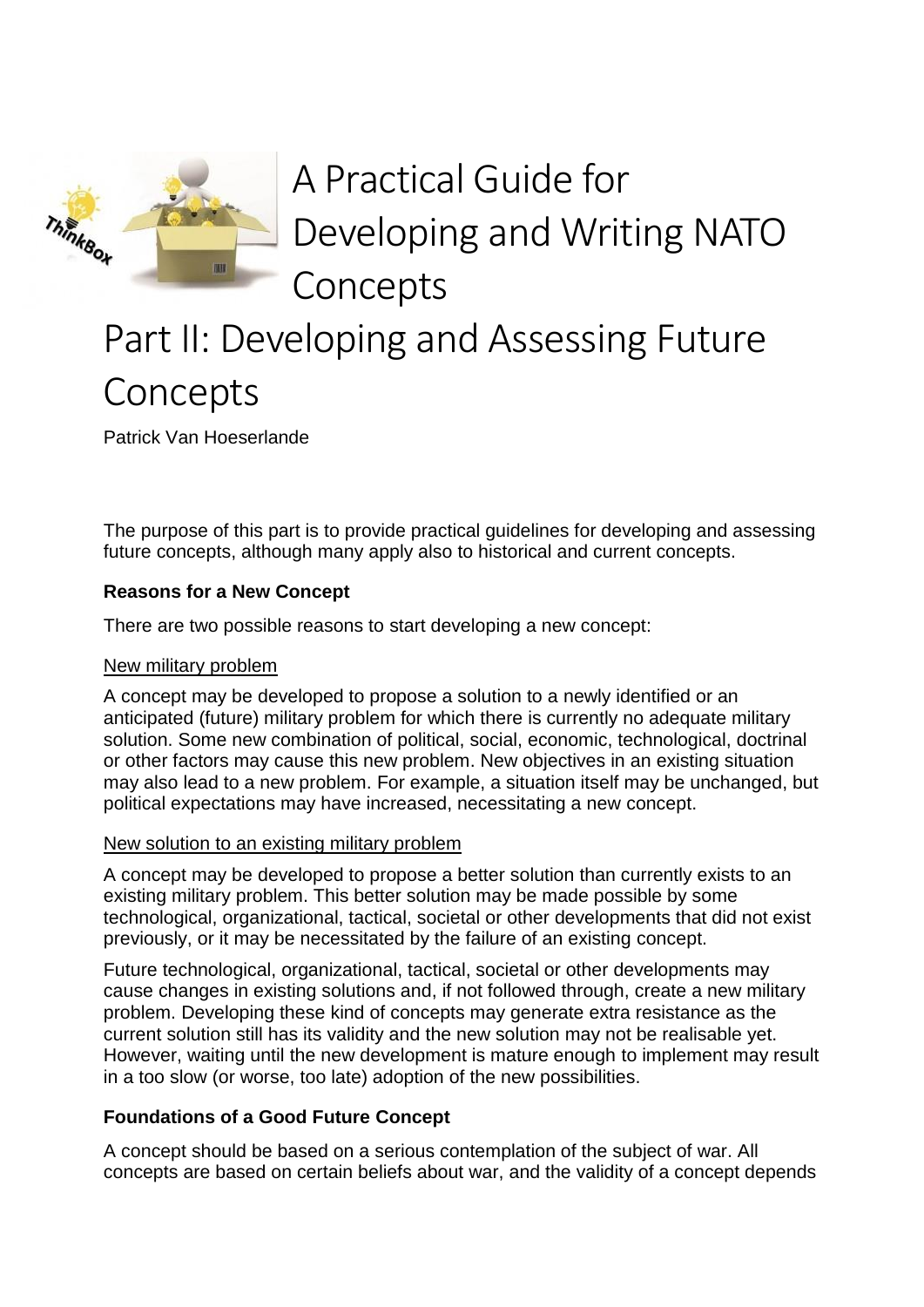on the soundness of those beliefs. A future concept may or may not address these principles directly, but it should at least be compatible with them or explain why it is not.

## Historical awareness

A future concept should reflect an awareness of military history, even though it may propose a revolutionary departure from historical patterns. Useful future concepts are rarely derived from abstract theoretical premises, but instead are speculations about the future informed by the practical lessons of the past. History is the primary means by which we study and understand warfare. A concept that ignores history risks sacrificing credibility. Even worse is a concept that misuses history to support preconceived theories. A concept should reflect an understanding of its own evolution and antecedents.

Concept developers should resist the temptation to believe that the past offers little insight because the factors facing the current age are so unique. They rarely are.

Likewise, concept developers should resist the temptation to develop a concept that is viewed as "revolutionary" for the sake of being revolutionary. The desire for a revolutionary breakthrough does not make it possible. Favourable conditions must also exist and it is only through an understanding of history that one can know if they do. The overwhelming preponderance of change is evolutionary, but this does not make the change any less valuable. Evolutionary future concepts will be the norm. Unfounded claims of revolutionary breakthrough will damage the credibility of a concept.

None if this is meant to discourage concept developers from being ambitiously forward thinking, especially early in the concept development process when the objective is to explore possibilities. There is a difference between appreciating history and being a slave to it. On the contrary, history can help one understand how the world has changed. A true appreciation for history may help identify the emerging technological or other advancements that make dramatic improvements possible. Finally, an appreciation of history will provide a natural scepticism of faddish ideas that have not had to stand the test of time.

### Consistent with the nature and theory of war

1

Underlying any future concept is a system of fundamental beliefs about the nature of war and the successful conduct of military action. These beliefs may be expressed explicitly in the concept, or they may be implicit, but in any event they establish the essential foundation of a future concept.

Some attributes of war may change, but others are immutable. A future concept must capture the attributes that are subject to change without violating the attributes that are not. In other words, a future concept must reflect the true nature and theory of war.<sup>1</sup>

War is essentially a clash between hostile, independent wills, each trying to impose itself on the other while denying the other its aims. The antagonists are not inanimate objects, but wilful intelligences which will spare no effort to confound the others' designs. These opposing wills are not monolithic forces, but highly adaptive complex

<sup>1</sup> Two classic authorities on the subject are Carl von Clausewitz' On War and Sun Tzu's The Art of War.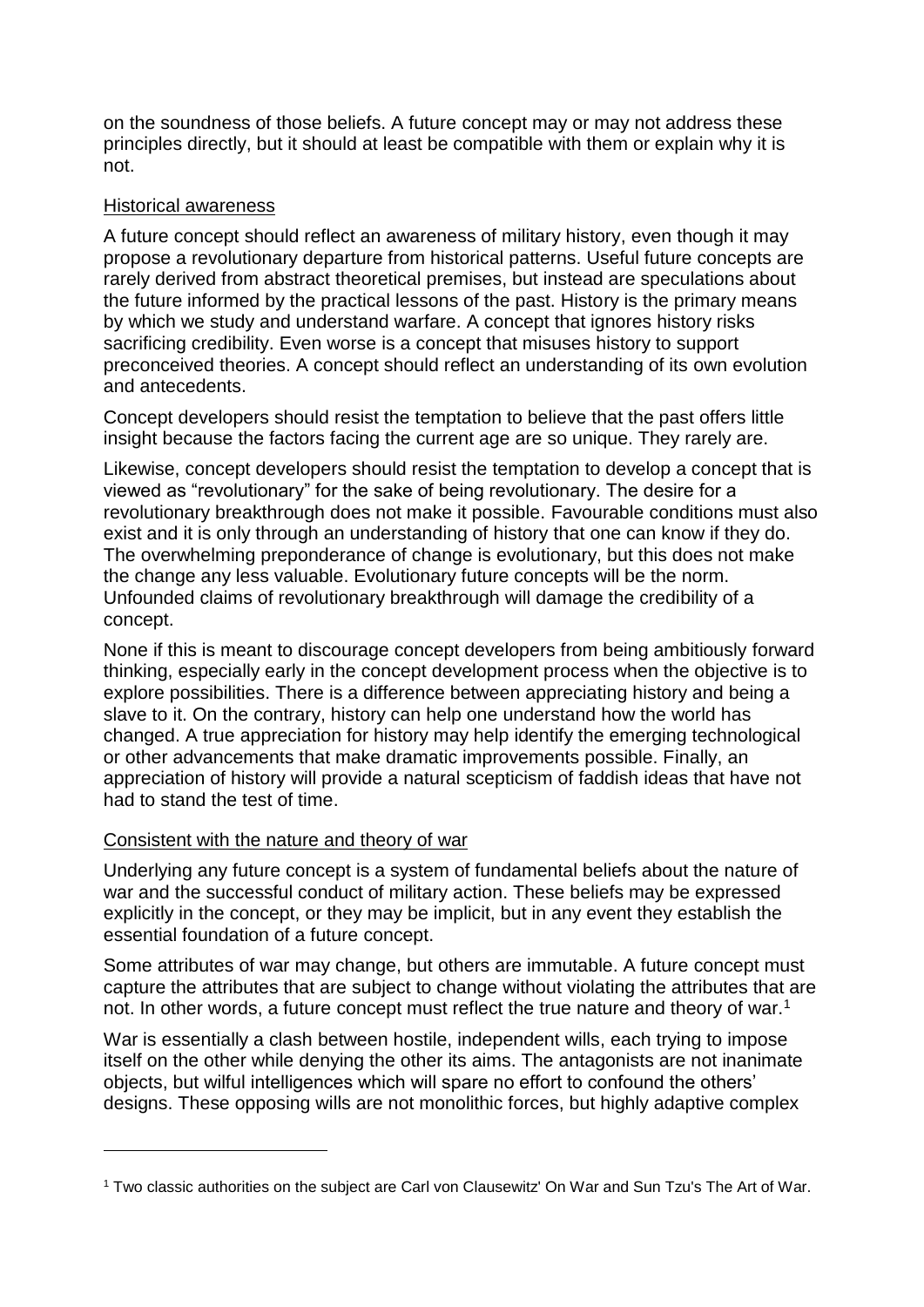systems. The interaction between them unfolds in a fluid, time-driven dynamic of initiative and response and is characterized by friction, uncertainty, unpredictability, disorder, violence, surprise and random chance. Outcomes can be highly nonlinear (i.e., highly and unforeseeably disproportionate to inputs), and unintended consequences are commonplace. Under these conditions, war is a continuous and uncertain struggle to reconcile ends, ways and means. Quantifiable factors such as numerical superiority and attrition matter, but so do intangibles like surprise and boldness. War is fundamentally a creation of politics, economics and culture and will thus be impelled and restrained by these external forces. Military designs must be tied to higher objectives. A credible future concept reflects the phenomenon as it is rather than distorts the phenomenon to conform to the desires of the concept. If a concept contradicts the consistent experience of war, the burden is on the concept to make its case. In other words, if a concept professes to change the conduct of war so dramatically that the old "rules" do not apply, it is obligated to explain convincingly how.

### Balance between military art and science

In order to qualify as a concept, a concept must encompass both military art and science as they apply within the parameters of the concept. From the classical period of history until the 17th century warfare was viewed mainly as an art best understood through historical study. The Scientific Revolution ushered in new and vastly different technologies and a different approach to war - that of science. For more than 300 years a tension has thus existed between military art and science.

Each has its proper and required role. A future concept should envision an appropriate balance between art and science; it may stress one or the other, but it should not ignore either.

With the growing dominance of science in nearly all aspects of human endeavour, the military profession has seen a more-or-less continuous tendency to shift this balance toward science by making an increasing part of warfare scientific. Developers of concepts should we be aware of this tendency because there are limits to the extent to which military operations can be turned into procedure. A concept that proposes a dramatic shift in the traditional balance between art and science (usually by proceduralizing an activity that has traditionally been viewed as belonging to art) should describe the factors that make the shift possible and desirable.

# Embedded in the proper military-technological context

Most future concepts are designed to exploit new technologies or to respond to the proliferation of new technologies. Any such concept must understand those technologies. It must comprehend the military-technological context within which it is meant to apply. It is not the primary purpose of a concept to envision new technologies, but to envision new ways of operating with technologies that are likely to exist. A concept must not assume the existence of technologies that are unlikely within the future time horizon of the concept. A concept that does this is fantasy, and not the proper basis for the combat development process.

Conversely, a concept must not ignore the existence of technologies that will likely be in use within the time horizon of the concept. A concept that does envision a technology breakthrough must also strive to envision the resulting countermeasures, which may take the form of new operating methods or new technologies themselves,